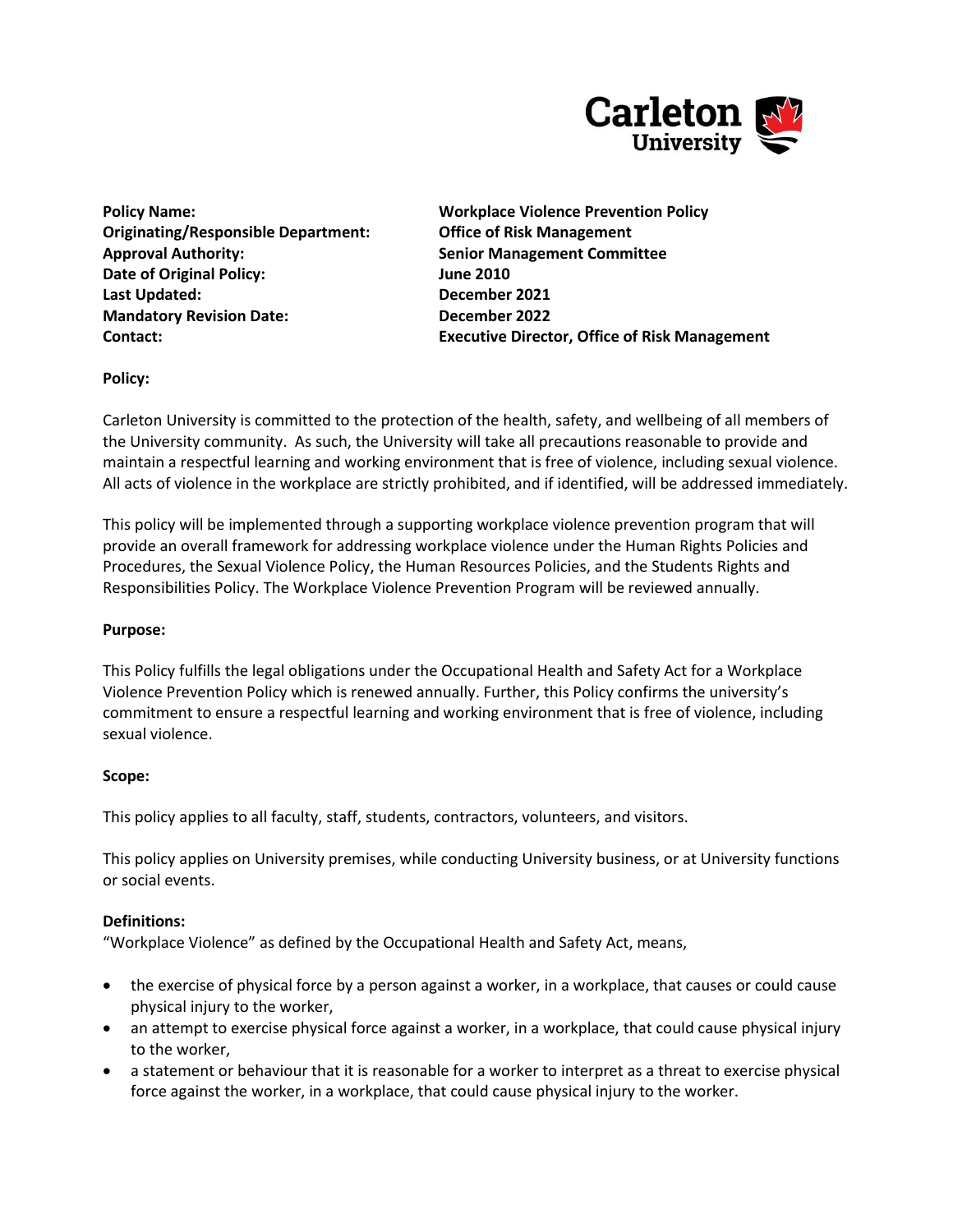Workplace violence includes domestic violence that could cause physical injury to a person in the workplace.

"Sexual Violence" as defined by the The Ministry of Training, Colleges and Universities Act, means,

- any sexual act or act targeting a person's sexuality, gender identity or gender expression, whether the act is physical or psychological in nature, that is committed, threatened or attempted against a person without the person's consent.
- It includes sexual assault, sexual harassment, stalking, indecent exposure, voyeurism and sexual exploitation.
- For further clarity, sexual assault includes rape.

## **Procedure:**

### *Reporting*

- Threatening or violent behavior shall not be ignored. Employees are strongly encouraged to raise any concerns about workplace violence and are required to report any violent incidents or threats. Reports should be directed to a Manager/Supervisor or to the Department of University Safety. Workplace sexual violence reports shall be reported in accordance with the Sexual Violence Policy.
- In the event of an emergency, the Department of University Safety should be contacted at (613) 520-4444.
- There will be no negative consequences for persons making reports in good faith.

### *Investigation*

The University will investigate and deal with all reports of workplace violence in a fair and timely manner, respecting the privacy of all persons involved as much as possible.

### **Roles and Responsibilities:**

All employees are responsible for complying with all applicable health and safety requirements; including legislated requirements and University policies and procedures. This includes successful and timely completion of Workplace Violence and Harassment Prevention Training (Respect and Safety), as well as periodic refresher training as directed. Employees are responsible for complying with this policy and the [Workplace Violence Prevention Program.](http://carleton.ca/ehs/wp-content/uploads/WorkplaceViolencePreventionProgram_March201111.pdf)

Persons with authority to direct the work of and assign tasks to others are supervisors and managers and are responsible for ensuring that safe and healthy work conditions are maintained and that safe work practices are followed in their assigned areas. Managers/Supervisors will inform their direct reports of the requirements of this policy and the Workplace Violence Prevention Program and will ensure that these requirements are followed.

Students are responsible for acting in a manner that protects the health and safety of themselves and others and for complying with all applicable health and safety requirements. Students must adhere to the requirements outlined in the Student Rights and Responsibilities Policy.

The University will hold employees, students, volunteers and visitors accountable and will impose discipline and other sanctions up to and including discharge, expulsion, and trespass notices for violation of this policy. The University may also initiate criminal or civil proceedings against persons who engage in workplace violence.